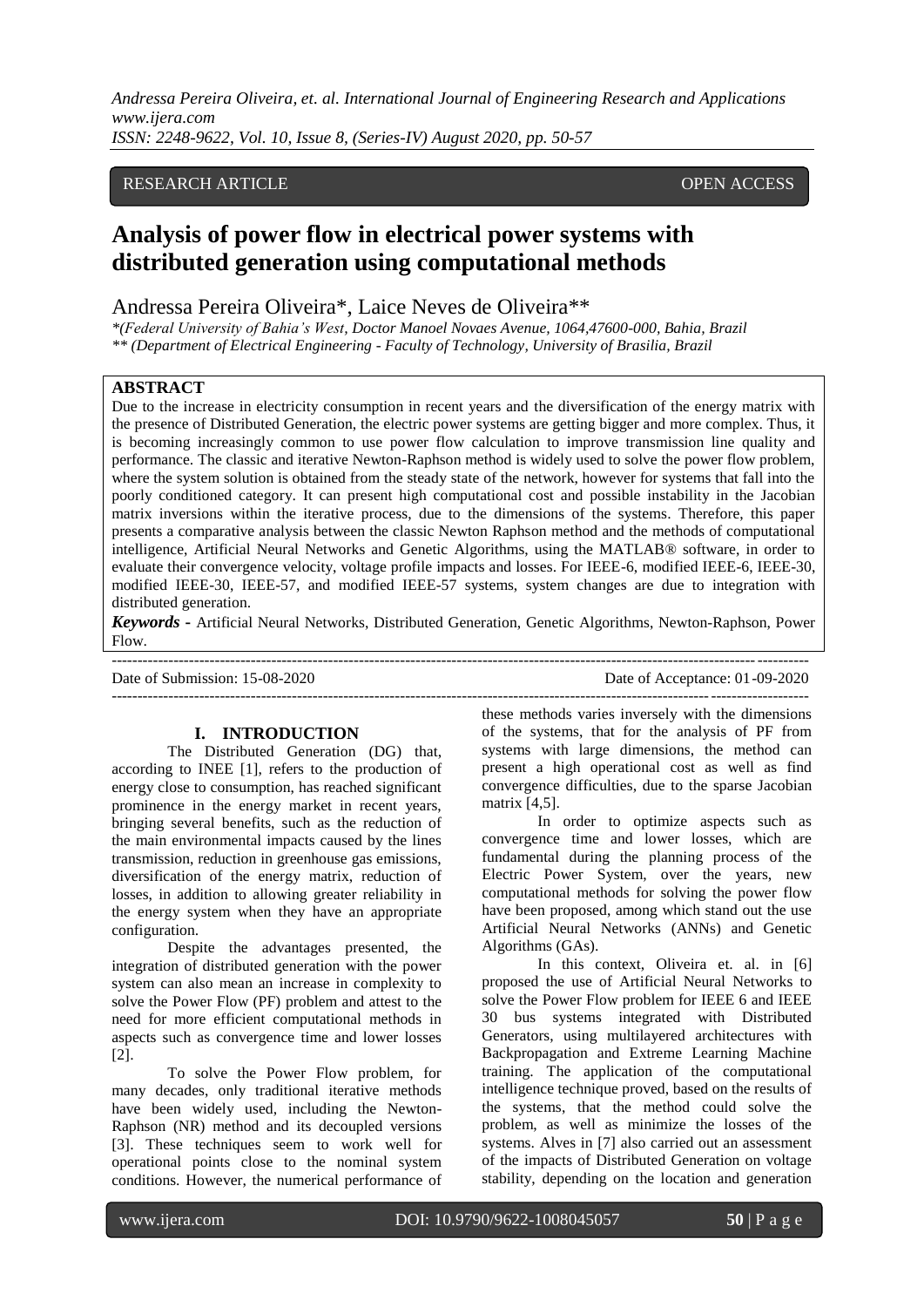capacity, in which it was possible to highlight the relationship between the improvement in the voltage stability margin and the benefit in reducing losses caused by DG. Zarkovic in [8] presented an analysis in relation to active power losses, voltage drops and total harmonic distortion using Artificial Neural Networks for an IEEE 33 bus system with and without the presence of distributed generators. The results of the simulation also demonstrated a very good performance of the ANN to solve the problem of power flow. Tiwari et al. in [9] presented an analysis of voltage levels for the same system, comparing different training algorithms, using MATLAB® programming software. The best results were obtained with the Levenberg-Marquardt training methods and the Gradient Descent Backpropagation. Sousa in [10] proposed a PF analysis methodology for an IEEE-33 and IEEE-69 bus system using Genetic Algorithms to estimate the maximum power injected by Distributed Generators, without compromising the voltage quality in the analyzed systems, that presented satisfactory results and the algorithm demonstrated to meet the objective of the research.

Therefore, this article analyzes the impact of distributed generation on the electrical power system by comparing the classic Newton-Raphson method with computational intelligence methods Artificial Neural Networks and Genetic Algorithms, which were used to analyze the solution of the power flow in the IEEE-6, IEEE-30, IEEE-57 systems and their respective modifications for each of the systems, using the insertion of the distributed generation in load buses. The paper is divided into theoretical basis, in topics 1 to 3; the methodology, in topic 4, with the application of computational methods to solve the power flow; results and discussions, in topic 5, and conclusion.

#### **II. POWER FLOW**

The calculation of the Power Flow in a power system essentially consists of determining the state of the network, the distribution of flows and some other quantities of interest (voltage levels in the bars, active and reactive powers) [11]. This type of study is necessary to plan and design future expansions of power systems, as well as to determine the operational conditions of existing systems.

The basic equations of PF are obtained by imposing the conservation of the active and reactive powers in each node of the network, that is, the injected net power must be equal to the sum of the powers that flow through the internal components that have this node as one of their terminals. Where, four variables are associated with each system bus, in which two variables are known and two are calculated: P, net generation of active energy; Q, reactive power network; V, the magnitude of the voltage and θ, the voltage and the bus angle.

Each bus in the system corresponds to two non-linear equations expressed by (1) and (2), where Pi corresponds to the active Power in bar i; Qi, reactive power at bus i; Vi, Voltage modulus at bus i; Vj, Voltage module at bus j; θij - Phase angle difference between bar i and bar j; Gij - Line conductance between bus i and bus j of the nodal admittance matrix and Bij, Line conductance between bus i and bus j of the nodal admittance matrix.

## **III. ARTIFICIAL NEURAL NETWORKS**

Artificial Neural Network is a technique inspired by human brain function and is composed of basic processing units: artificial neurons. The artificial neural network applied to the power flow can be considered as a computational mathematical model. Once trained, the ANN quickly returns the solution, producing an output through direct arithmetic operations [12].

#### 3.1 BACK PROPAGATION

Multilayer perceptrons (MLP) have been

$$
P_i = V_i^2 G_{ii} + \sum_{j=1; j \neq i}^{N} V_i V_j [B_{ij}sen(\theta_i - \theta_j) + G_{ij} \cos(\theta_i - \theta_j)] (1)
$$
  

$$
Q_i = -V_i^2 B_{ii} + \sum_{j=1; j \neq i}^{N} V_i V_j [G_{ij}sen(\theta_i - \theta_j) + B_{ij} \cos(\theta_i - \theta_j)] (2)
$$

successfully applied to solve many difficult problems, through their form of supervised training with a very popular algorithm known as backpropagation, which is a specific technique that back propagates the error from the output layer to the layer of entry, allowing the update of synaptic weights between the intermediate layers [13].

According to Silva et al. in [14], the algorithm consists of two phases: forward and backward. The first phase to be applied is "forward propagation", in which a pattern is presented to the network's input layer and is propagated between the layers, until the response is produced by the output layer. In the second phase, backward, the output obtained is compared to the desired output for this standard and then the error is calculated. If it exists, the error is propagated from the output layer to the input layer and the synaptic weights are modified, in order to reduce its errors with each iteration.

## **IV. GENETIC ALGORITHMS**

Genetic Algorithms are search and optimization methods inspired by the mechanisms of evolution of populations of living beings [15]. Flexibility has made Genetic Algorithms one of the most widespread techniques of Evolutionary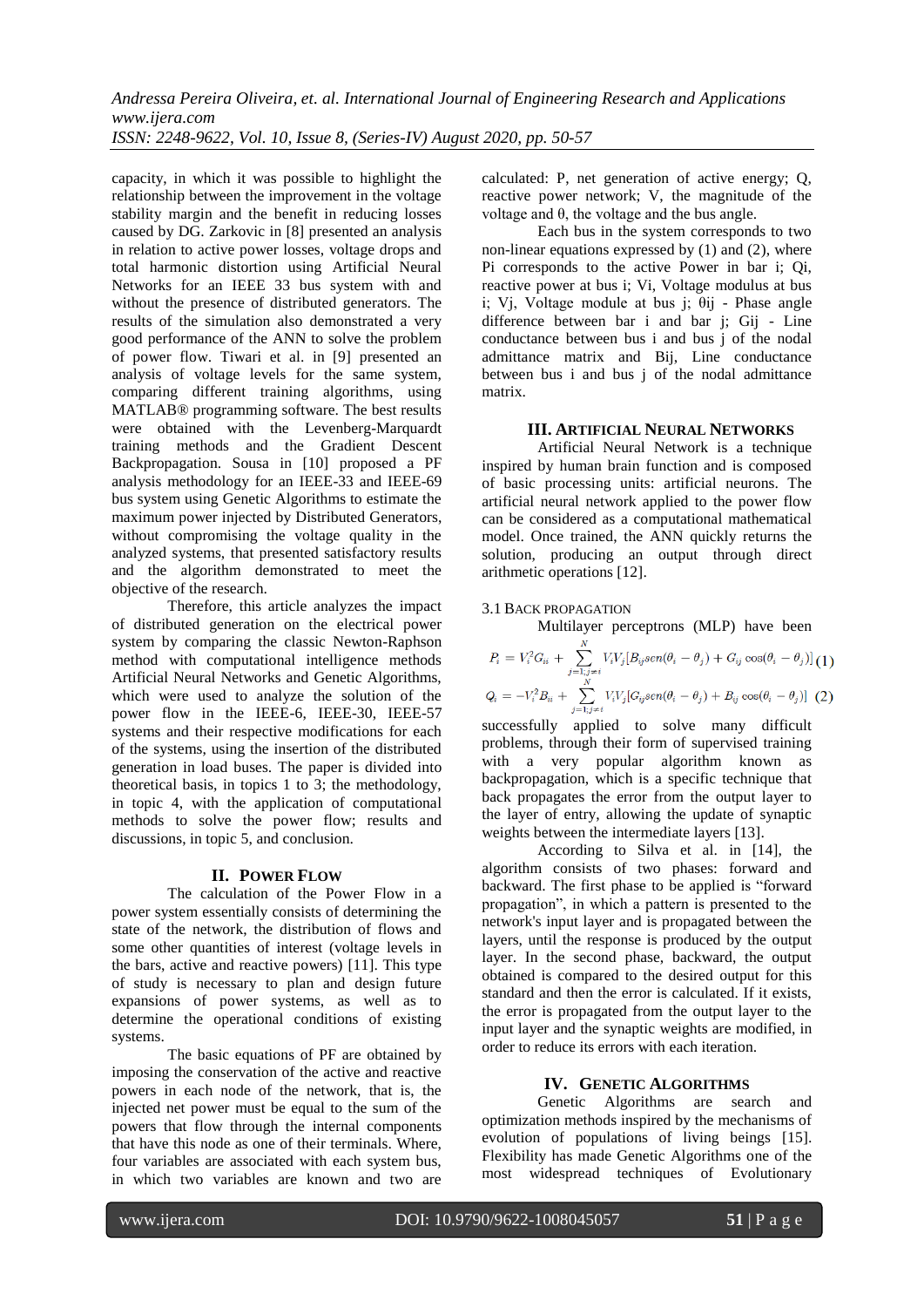Computing, in addition to the relative simplicity of implementation and effectiveness in carrying out global search in different environments.

The method of executing an GA consists of applying the principles of survival of the fittest individual, reproduction and mutation in a population with possible solutions to a problem, so that, during the iterations, successively, better results are obtained and closer to the optimal solution successively [16]; each iteration represents a generation of the population.

## **V. METHODOLOGY**

The types of voltage magnitude control, generally represented in power flow programs, are control by reactive injection and tap adjustment (phase transformers) [11]. In this work, however, control is performed by active power injection, using Distributed Generators in IEEE-6, IEEE-30 and IEEE-57 bus systems, comparing the results obtained with MATPOWER©. The IEEE 6 bus system, in Fig. 1, has its transmission line parameters presented in [17]. Bus 1 corresponds to the slack bus; bus 2 is generation bus (PV) and buses 3, 5 and 6 are load buses (PQ). The capacitor banks are connected to buses 4 and 6. The transformers are connected between buses 3-4 and 5-6. The IEEE-30 system consists of 1 slack bus, 5 buses of fixed active power generation, 24 load buses, 37 transmission lines, 4 transformers with variable taps. The transmission line parameters are shown in [18]. The IEEE-57 bus system has 1 slack bus, 6 PV buses and 50 PQ buses. The system parameters are shown in [19].

## 5.1 ARTIFICIAL NEURAL NETWORKS APPLIED TO THE SOLUTION OF THE POWER FLOW PROBLEM

The Neural Network model used to solve the Power Flow problem was the MLP, since the ANN-MLP are capable of solving complex problems with a degree of relative difficulty similar or superior to the problem of non-linearity of the PF [5]. In this work, the ANN was trained using the Levenberg– Marquardt Backpropagation algorithm. The code was implemented using the functions of the MATLAB® software, in order to define the tolerance for the error, allowing the scanning between the minimum and maximum values for the DGs with a difference calculated equally between the values and same number of elements for all variables.



The training scenarios were criated by inserting Distributed Generators in different load buses for the IEEE-6, IEEE-30 and IEEE-57 systems, with minimal variations between the lower and upper limits of active power, as shown in Table 1. The selection criteria defined for the initial allocation of generators were for the load buses, with the lowest voltage levels and with the highest demands.

The input variables for ANN training are the active and reactive powers corresponding to each bus in the system. Meanwhile, the desired output variables (Target) are the voltage magnitudes and the angle of the power flow solution with DG, using the classic Newton-Raphson method.

The architecture used was defined with an input layer with two variables, a hidden layer with the logistic-sigmoid function (logsig) of activation and an output layer with the linear function. The number of neurons in the hidden layer was obtained through tests and comparisons of the errors of the evidence data during the continuous training process, where the composition of the neurons of the hidden layer was varied dynamically and the networks that presented the lowest mean squared error were stored. The number of neurons in the hidden layer for each ANN as a function of the system is shown in Table 2.

**Table 1. Active power injection data for IEEE 6, 30 and 57 bus systems.**

| Parameter                  | IEEE- | <b>IEEE-</b> | IEEE- |
|----------------------------|-------|--------------|-------|
|                            |       | 30           | 57    |
| DGs allocated              | 2     |              |       |
| Lower Limit (MW)           |       |              |       |
| Upper limit (MW)           |       | ς            | 10    |
| Scenarios used<br>(amount) | 626   | 9261         | 10563 |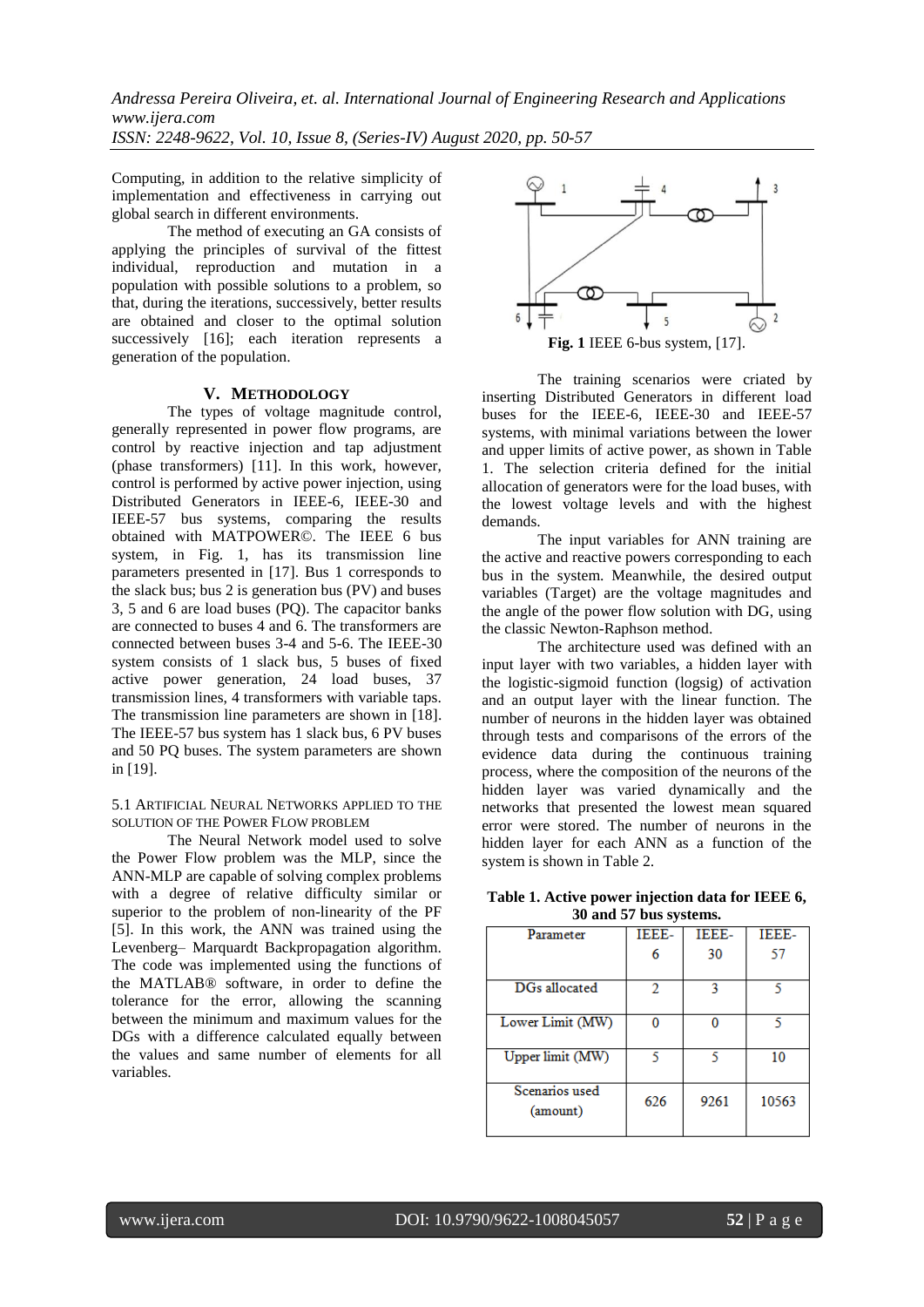5.2 GENETIC ALGORITHMS APPLIED TO THE SOLUTION OF THE POWER FLOW PROBLEM

For the allocation of new DGs in the IEEE-6, IEEE-30 and IEEE-57 systems, the genetic algorithm must evaluate the indicated locations and determine the capacity of each DG, such that the overall benefit for the systems is maximized. In this paper, Binary Genetic Algorithms were used, in which the points in the solution space are encoded as a 0 or 1 bit string within each individual.

**Table 2. Dimensions of neuron layers.**

| System         | Neurons of hidden layer |  |  |
|----------------|-------------------------|--|--|
| IEEE-6         |                         |  |  |
| IEEE-30        | 15                      |  |  |
| <b>IEEE-57</b> |                         |  |  |

The maximum number of generations was defined as the stopping criterion, this value being defined by trial and error. From the results obtained it was noticed that there would be no significant advantages in "evolving" populations for more than 100 generations for the IEEE-6, IEEE-30 and IEEE-57 systems, considering active losses as a parameter. The other parameters used in the configuration of the Genetic Algorithms are shown in Table 3.

The individual is usually the most important component of the Genetic Algorithm, as it contains information about the parameters that must be optimized and, at the end of the process, indicates the best result obtained. For this work, individuals represent the values of active powers injected in up to n distributed generation connection buses, where  $n = 2$  for the IEEE-6 bus system,  $n = 3$  for the IEEE-30 bus system and  $n = 5$  for the IEEE-57 bus system. The positioning of the DGs is initially carried out at random, respecting the restrictions so that there is no allocation in repeated buses and generation buses. Individuals are generated within a search space delimited by the DG's generation capacity, which ranges from 0 to 5 MW for systems with 6 and 30 buses, and from 5 to 10 MW for the system with 57 buses.

**Table 3. GA parameters for IEEE 6, 30 and 57 bus systems.**

| Parameter              | IEEE-6            | <b>IEEE-30</b> | <b>IEEE-57</b> |  |  |
|------------------------|-------------------|----------------|----------------|--|--|
| <b>Population Size</b> | 35                | 100            | 150            |  |  |
| <b>Crossover Rate</b>  | 0.80              | 0.80           | 0.80           |  |  |
| <b>Mutation Rate</b>   | 0.01              | 0.01           | $0.01\,$       |  |  |
| Max. iterations        | $^{\prime\prime}$ |                |                |  |  |

For a given individual, from the values obtained from voltage magnitude and phase angles, the total losses are given by (3), where: Nbr corresponds to the number of transmission stretches;

gb, conductance of the transmission section; Vtb and Vfb, voltage modules (p.u.) on the terminal buses of section b; θfb and θtb, phase angles (radians) in the terminal buses of section b.

Each individual will be evaluated according to the calculation presented by equation in (4), where Fit (i) represents the fitness of the i-th individual during the evolutionary process and Pt (i) the value of losses associated with configuration i. Since it is a minimization problem, fitness is inversely proportional to the system losses calculated in (3).

## **VI. RESULTS AND DISCUSSIONS**

The algorithms were implemented in the

$$
P_t = \sum_{b=1}^{Nbr} g_b [V_{fb}^2 + V_{tb}^2 - 2V_{fb}V_{tb} \cos(\theta_{fb} - \theta_{tb})](3)
$$

MATLAB® software. The simulations were performed on a computer with the configurations of the Intel® Core ™ i3-3110M processor, 2.4 GHz; installed memory (RAM) of 4 GB; and 64-bit operating system.

## 6.1 IEEE 6-BUS SYSTEM

The ANN training data was combined in 626

$$
F_{it}(i) = \frac{1}{100 * P_{t}(i)}\tag{4}
$$

scenarios. The values of active losses were analyzed considering 1 DG fixed in bus 4, varying the values from 0 to 5 MW and another DG fixed in bus 6. Fig. 2 shows a comparison between the NR, ANN and GA methods for the lowest losses obtained and the respective location of the DG.



**Fig. 2** Comparison between the methods applied to the IEEE-6 bus system.

The active losses presented by the NR method without the presence of DG is 13.7056 MW. Therefore, there is a significant reduction in losses with the insertion of distributed generators.

Fig. 3 presents the mean square error curve for the best model of the IEEE-6 bus system, where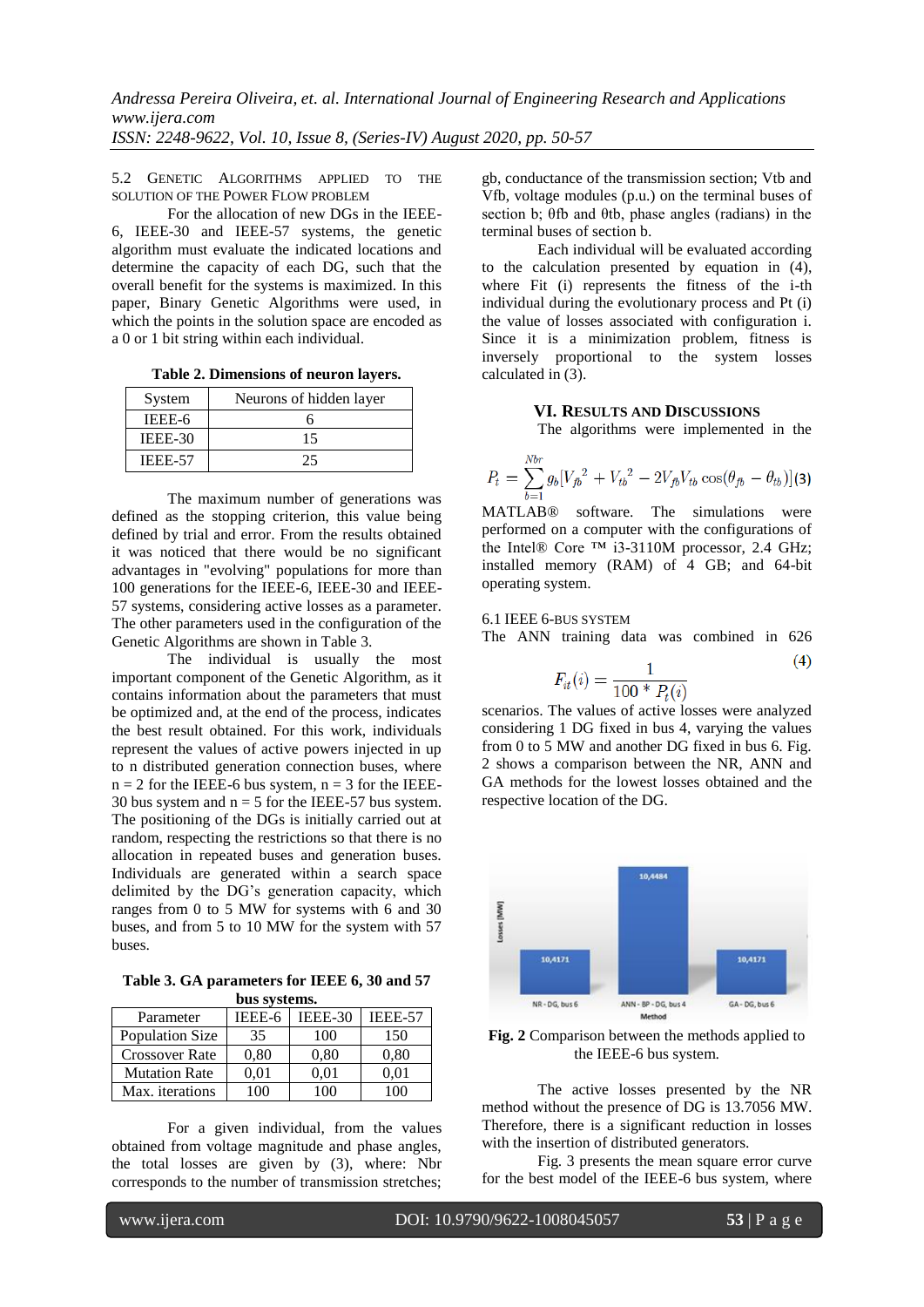it is possible to observe the validation in 229 periods, with an error of less than 10-15.

Fig. 4 shows the active losses as a function of the number of generations obtained from the search carried out by the Genetic Algorithm for allocation of 1 DG. The value of active power for the Distributed Generation that generated the lowest loss (10.4171 MW) was 5 MW. Note that from generation 50, the lowest value is obtained and stabilized by the next generations. The computational cost presented by the genetic algorithm was 19 s, while the NR obtained the same loss value in 0.003990 s. The ANNs obtained, on average, a training time of 3 min for each scenario. However, after being trained, the result was obtained around 1s.



**Fig. 3** Mean Square Error for the best model of the IEEE-6 bus system.



**Fig. 4** Losses per generation for the IEEE-6 bus system.

#### 6.2 IEEE 30-BUS SYSTEM

In the IEEE-30 system, training for ANN was carried out considering the insertion of 2 and 3 DGs ranging from 0 to 5 MW, totaling 9261 scenarios. According to Fig. 5, the best model for the solution of PF in IEEE-30 was obtained by inserting DG in buses 17 and 27 simultaneously. The results were obtained with the insertion of 2.5 MW in each DG in the bus, which resulted in a reduction of about

6.4 MW in the system, since the value of losses without DG for IEEE-30 is 17.5570 MW.

Scenarios were generated using the simultaneous variation of the active power of 3 distributed generators, however, as the loss reduction was not significant compared to the use of 2 DGs, as can be seen in Fig. 5, we opted to perform analysis of losses between the methods used considering the insertion of 2 DGs.



**Fig. 5** Best scenarios for ANN with the insertion of Distributed Generators.

Fig. 6 and Fig. 7 show the graphical behavior of magnitude and voltage angle for all buses in the IEEE-30 system, where the responses corresponding to the best scenarios of the NR, ANN methods appear parallel to each other, proving the training efficiency carried out at ANN. Note that in all buses the magnitudes of the voltages are within the minimum and maximum limits adopted, 0.9 p.u. and 1.1 p.u., respectively.

Table 4 shows a comparison between the value of active and reactive losses and the computational cost that was required for each method. Although the GA presents lower losses, which were obtained with the allocation of DGs in buses 12 and 10, with the levels of active power of 3.8824 MW and 3.8627 MW, respectively, the computational cost presented was higher than the other methods for the analyzed 30-bus system.

#### 6.3 IEEE 57-BUS SYSTEM

Figure 8 shows the voltage magnitudes of the analyzed system without the insertion of distributed generators, where the buses, 18, 19, 25, 26 and 31 show a voltage drop. As a result, 5 DGs were allocated to each of these buses, with the active power ranging from 5 to 10 MW.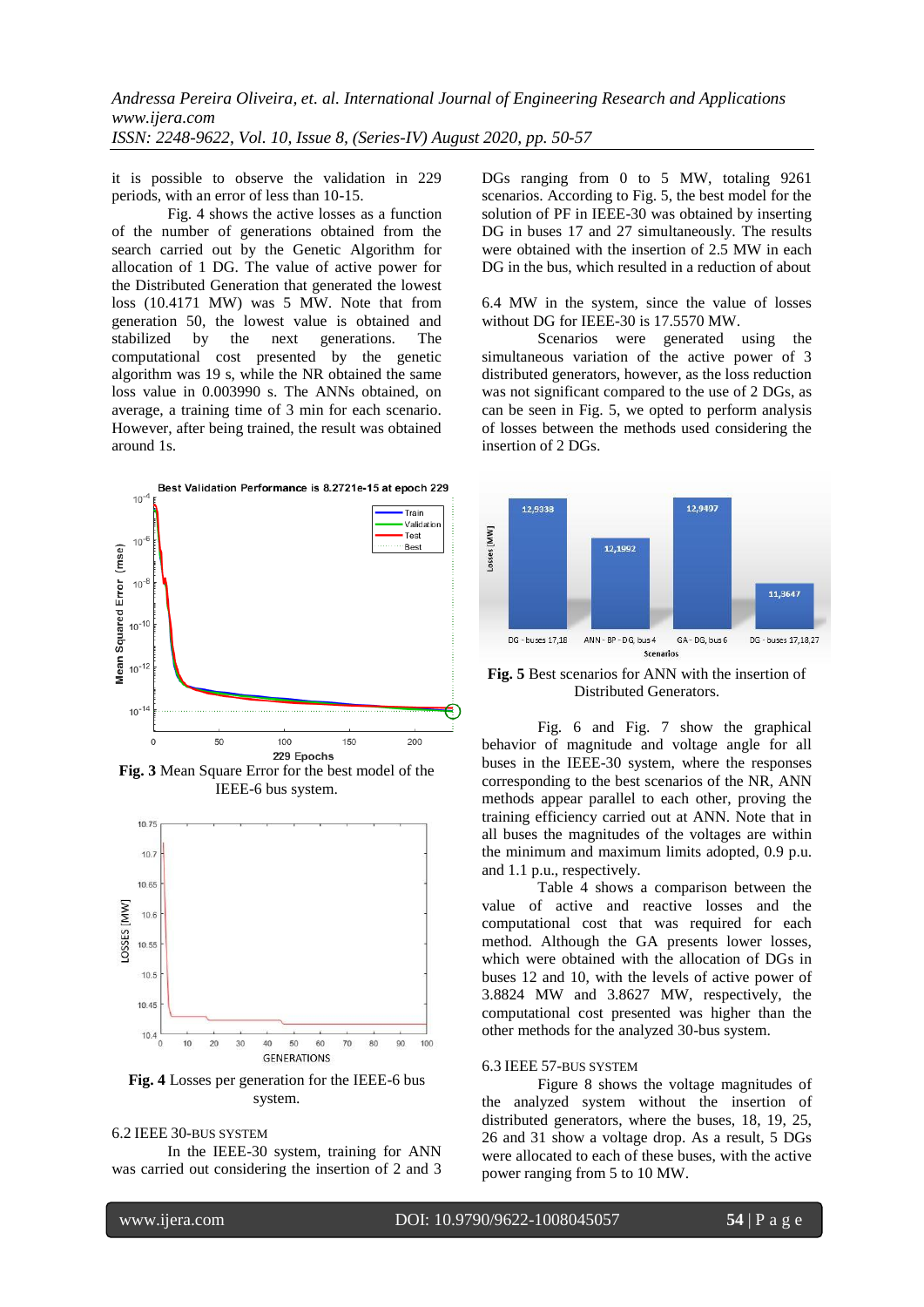Figure 9 presents a comparison between the NR, ANN and GA methods for the best scenarios obtained and the location of the distributed generators, where there is a significant reduction in losses that reached 47.7%, when compared to active losses without the DG insertion which is 48.4517 MW.



**Fig. 6** Comparison between Voltage Magnitudes for the methods applied to the IEEE-30 bus system.



**Fig. 7** Comparison between voltage angles for the methods applied to the IEEE-30 bus system.

**Table 4. Comparison between the methods applied to the IEEE-30 bus system.**

| Scenario           | Losses<br>[MW] | Losses<br>[MVAR] | Computacional<br>Cost[s] |
|--------------------|----------------|------------------|--------------------------|
| $ANN - DG$ , $B^*$ | 12,1992        | 50,5030          | 0.2388                   |
| 17, 27             |                |                  |                          |
| $NR - DG$ , $B^*$  | 12,2001        | 50,5055          | 0.4443                   |
| 17, 27             |                |                  |                          |
| $GA - DG$ , $B^*$  | 12.2043        | 41,0754          | 523,51                   |
| 12.10              |                |                  |                          |

B\* - short for Buses.

For the NR and ANN methods, the insertion of 7.5 MW into each specified bus was considered, while the values of active power used by the GA were in DG-24 of 6.1176 MW, in DG-25 of 5.5686 MW, in DG-28 of 5.8824 MW, in DG-29 of 6.5882 and in DG-42 of 7.2157 MW. Thus, the best scenario obtained by GA for the IEEE-57 system presented active losses and reactive losses of 25.3610 MW and 115.6038 MVAr, respectively.

Fig. 10 shows the linear regression for the best scenario obtained with ANN, for the mean quadratic error with the validation in 207 epochs and error of the order of  $10^{-14}$ . The voltage magnitudes after the insertion of distributed generators are shown in Fig. 11, in which the stabilization of the voltage levels for each bus can be observed within the voltage limits adopted in all methods.



**Fig. 8** Voltage Magnitudes for the IEEE-57 system without DG insertion.



**Fig. 9** Comparison of Active Losses between the methods applied to the IEEE-57 bus system.

### **VII. CONCLUSIONS**

The results showed that the use of the solution method involving Genetic Algorithms obtained less losses in the allocation of distributed generators for all the systems analyzed, however, GA is the method that has the highest computational cost in comparison with the iterative method of classic NR and ANN trained with the Backpropagation algorithm, as it is a search and optimization method.

The ANNs presented values of magnitude of voltage and losses close to that presented by the NR, which is the most widely used method for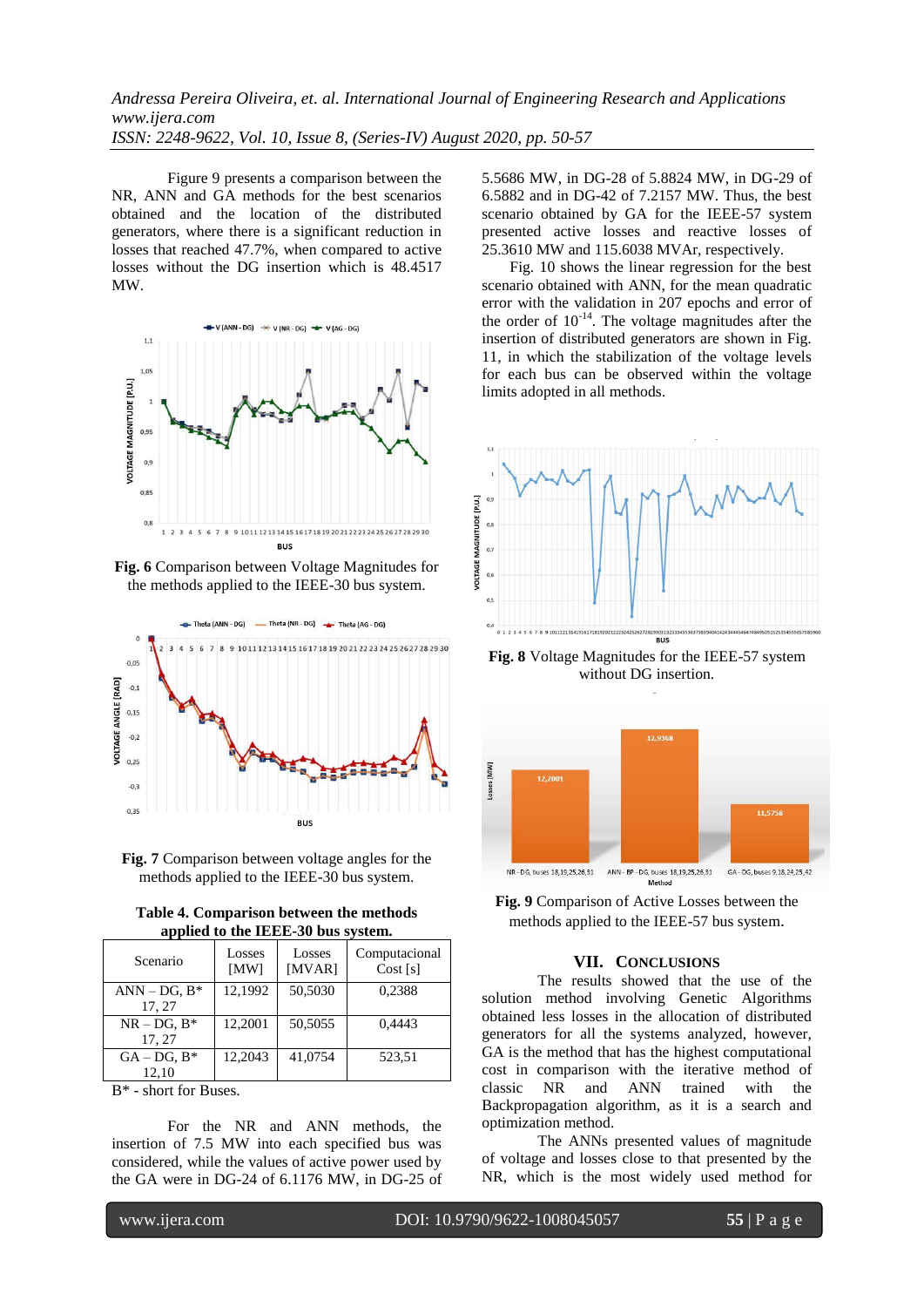solving the power flow, proving the efficiency of the training performed, in addition to the low computational cost, since once trained, the response returned by ANN is instant. Another advantage presented in its use is that, in practice, if the electrical system receives new equipment or a new generation, due to the ability to generalize the acquired knowledge, it is not necessary to carry out new training, making the process dynamic.



**Fig. 10** Linear Regression for the best model of the IEEE-57 bus system.



**Fig. 11** Voltage magnitudes for the IEEE-57 system with insertion of DGs.

It is considered perceptible the reduction of losses in the systems due to the presence of distributed generation, the improvement in voltage profiles and possible load reductions in the network, thus allowing energy utilities to postpone certain reinforcement investments. Thus, for the planning of Electric Power Systems based on the solution of the PF problem, the ANN architecture with training, using the Backpropagation algorithm, will produce responses with low computational cost and with efficiency similar to the classic NR method.

GA was able to provide the best power values for minimizing system losses, despite having a high computational cost, which is considered an important variable by the electrical system planning sector, especially with regard to restoration time, if the solution of the problem is necessary after a contingency situation.

### **REFERENCES**

- [1]. INEE, Instituto Nacional de Eficiência Energética: O que é Geração Distribuída, 2008.
- [2]. F. C. Lucchese, F. Anselmini, C. C. Martins, M. Sperandio, Análise do impacto da geração distribuída fotovoltaica na rede elétrica da Universidade Federal de Santa Maria, *VII Congresso Brasileiro de Energia Solar*, Gramado, 2018.
- [3]. W. D. Stevenson, *Elementos de análise de sistemas de potência*. (McGraw-Hill do Brasil, 1994).
- [4]. Y. Feng, *Solving for the Low-Voltage/Large-Angle Power-Flow Solutions by using the Holomorphic Embedding Method*, Doctoral Dissertation, Arizona State University, 2015.
- [5]. H. H. Muller et al, *Redes neurais artificiais aplicadas a sistemas de potência*. Faculdade de Engenharia Elétrica e de Computação da UNICAMP, São Paulo, 2008.
- [6]. A. P. Oliveira, K. N. Souza, L. N. Oliveira, S. F. Meneses, Analysis of Artificial Neural Network Methods in the Power Flow Problem with Distributed Generation, *In Congresso Ibero Americano em Métodos Computacionais em Engenharia*, Natal, RN, 2019.
- [7]. A. A. Alves, *Avaliação da estabilidade de tensão nos sistemas de distribuição considerando a injeção de potência da geração distribuída*. Dissertação de Mestrado, Universidade Estadual do Oeste do Paraná, 2016.
- [8]. M. Zarkovic, D. Sosic, ANN for Solving the Harmonic Load Flow in Electric Power Systems with DG, *Mediterranean Conference on PowerGeneration Transmission Distribution and Energy Conversion (MedPower 2016)*, pp. 1-4, 6-9 November, 2016.
- [9]. S. Tiwari, M. A. Ansari, K. Kumar, S. Chaturvedi, M. Singh, S. Kumar, Load Flow Analysis of IEEE 14 Bus System Using ANN Technique. *In 2018 International Conference on Sustainable Energy, Electronics, and Computing Systems (SEEMS)*, pp. 1-5, IEEE, 2018.